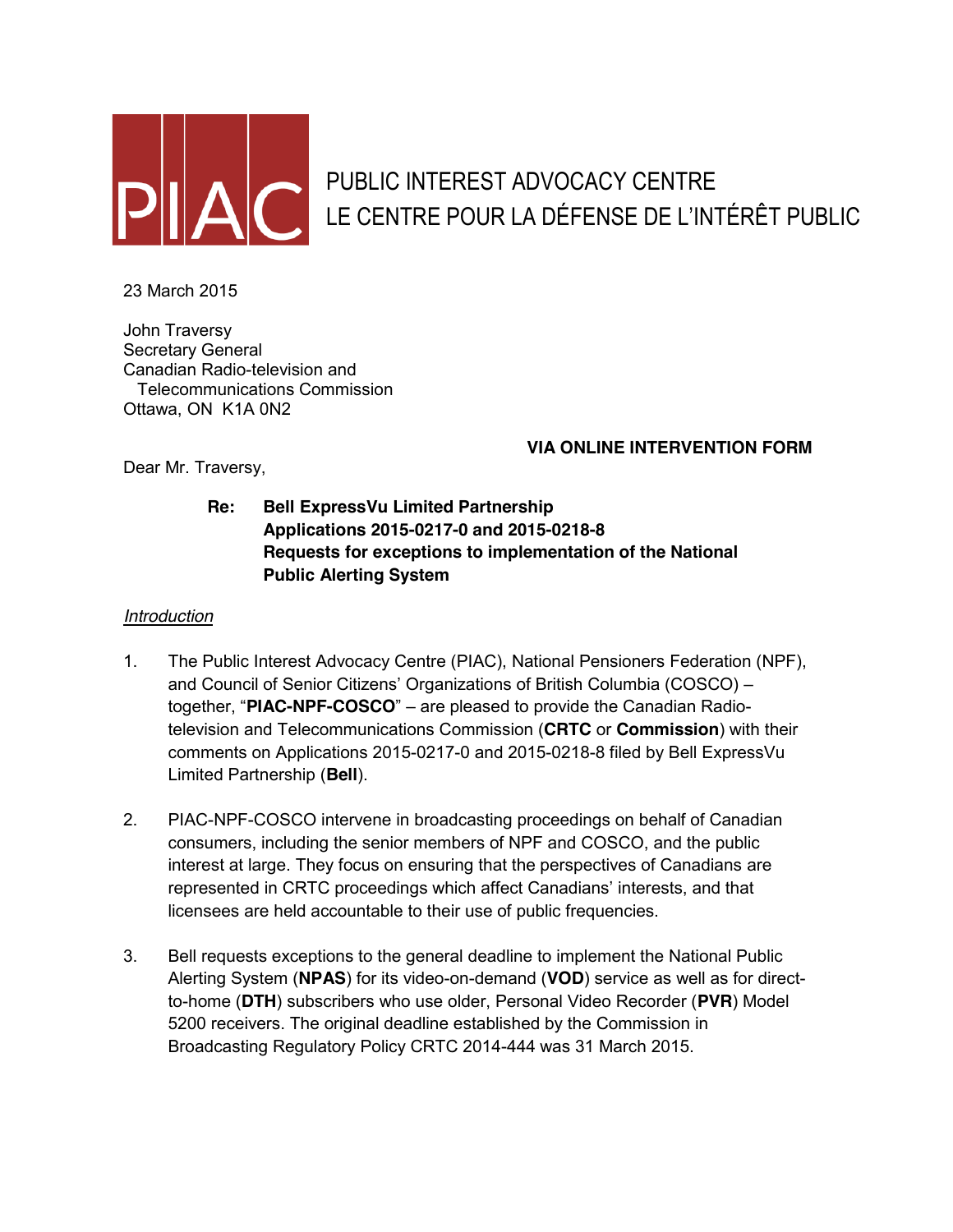- 4. While Bell has refused to disclose the number of VOD subscribers which would be affected by this delay,<sup>1</sup> it has stated that 2,450 subscribers still use the Model 5200  $PVRs<sup>2</sup>$
- 5. PIAC-NPF-COSCO remind the applicant that the Commission has long stated its intention to include the entire broadcasting system in the NPAS, including almost eight years ago when the Commission found in Broadcasting Public Notice CRTC 2007-20 that, "to build an effective national emergency alert system, the coordination, cooperation and will of all levels of government and of emergency management officials, broadcasters, BDUs and other stakeholders is required."<sup>3</sup>
- 6. Although Bell states that it had not anticipated this requirement to include VOD licensees,<sup>4</sup> PIAC-NPF-COSCO believe it would have been logical to assume that National Alert Aggregation and Dissemination System (**NAADS**) alerts ought to reach Canadians viewing any programming through their broadcasting distribution undertaking (**BDU**) services. This was confirmed by the Commission in Broadcasting Notice of Consultation CRTC 2014-85 (**BNC 2014-85**). 5
- 7. In PIAC-NPF-COSCO's view, therefore, broadcasting licensees have had a significant amount of time to ensure the implementation, testing, and smooth operation of the NPAS. Public safety is not negotiable—any request for an exception to participating in the NPAS must be carefully scrutinized.
- 8. As a result:
	- (i) PIAC-NPF-COSCO oppose Bell's request for a full six-month extension to implement the NPAS for its VOD service; and
	- (ii) PIAC-NPF-COSCO do not oppose Bell's request for a six-month extension for DTH subscribers with Model 5200 PVRs. However, Bell should assume the full cost (including the price of the new models) for upgrading these subscribers to NPAS-capable receivers.
- 9. PIAC-NPF-COSCO further elaborate on these points below.

 $1$  Bell expressVu(CRTC)10Mar15-4 BRP 2014-444.

<sup>2</sup> Bell ExpressVu Limited Partnership, *Request for Temporary Relief – Emergency Alerts* (3 March 2015) at para 13.

<sup>&</sup>lt;sup>3</sup> Broadcasting Public Notice CRTC 2007-20 at para 69.

 $4$  Bell ExpressVu(CRTC)10Mar15-1 BRP 2014-444 at p 1.<br> $5$  At para 1.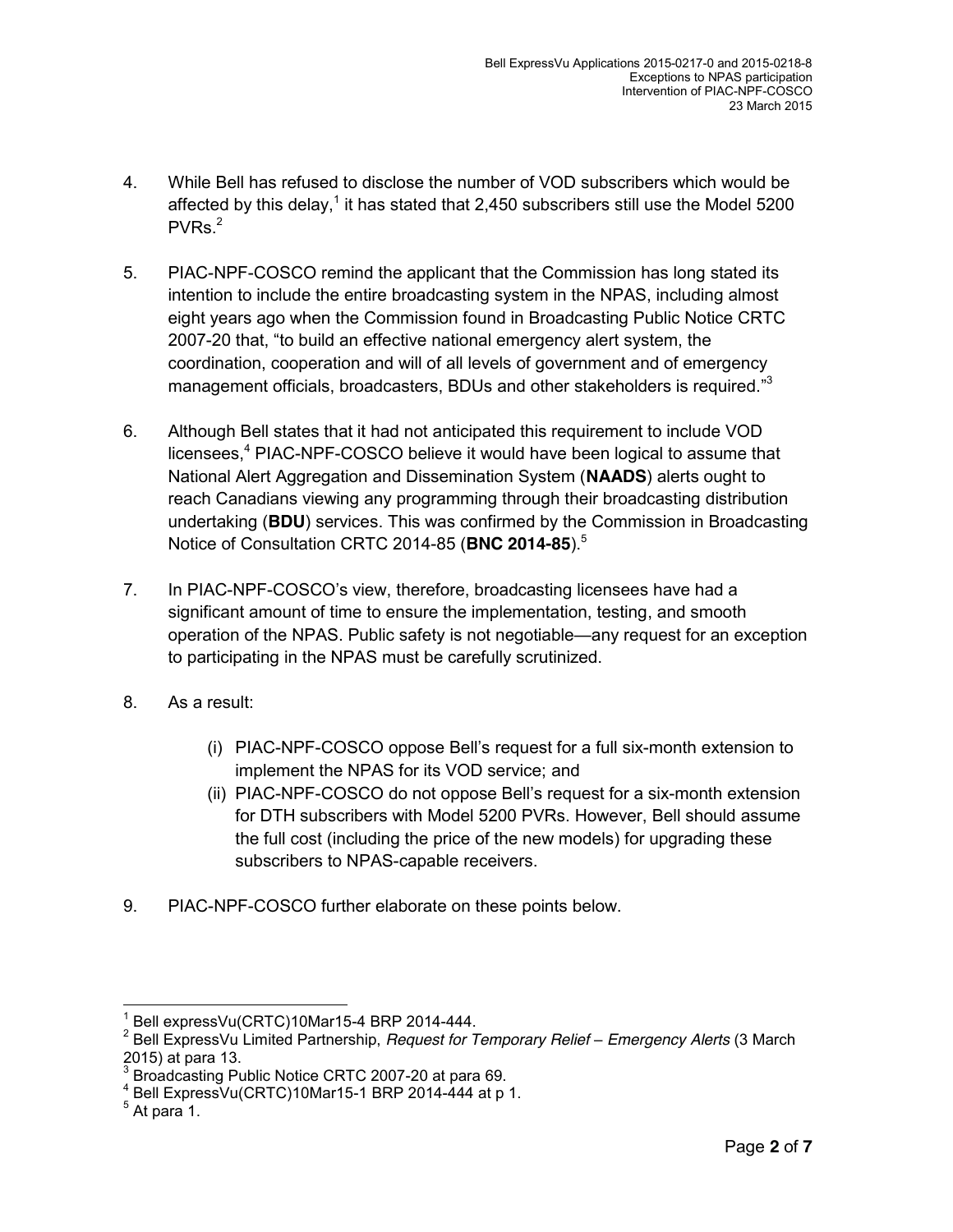#### *VOD service*

- 10. PIAC-NPF-COSCO believe that Canadian BDU subscribers should have access to NAADS alerts as soon as possible and that the NPAS should be implemented expeditiously.
- 11. Given the Commission's repeated past statements that the entire broadcasting system must be included in the NPAS – and its intention to make this a requirement in BNC 2014-85 – PIAC-NPF-COSCO are not persuaded that Bell has acted expeditiously in finding an NPAS solution for its VOD service and entering into an agreement with its solution provider, particularly as it appears to have only started making serious inquiries about investigating NAADS alerts over its VOD service in late 2014 after the issuance of Broadcasting Regulatory Policy 2014-444. $^6$ Unfortunately, Bell now states that it will require relief from the current 31 March 2015 because its third party provider will only be able to create a solution for the end of June  $2015$ <sup>7</sup>
- 12. PIAC-NPF-COSCO accept that Bell will require some form of extension for its VOD service. However, Bell has not adequately explained why it requires a six-month extension. Specifically, it states that it will require a maximum of 13 weeks (or just over 4 months) for its "Production" stage, during which it will "broadcast... fully tested revised software to subscribers' set-top boxes."<sup>8</sup> But, Bell has not provided any details with regards to what this "production" process entails and why it would require an additional four months to test the software.
- 13. In PIAC-NPF-COSCO's view, Bell has not sufficiently justified why it requires 13 weeks for its "production" stage. Therefore, they oppose a full six-month extension for Bell's VOD service to implement the NPAS.
- 14. Furthermore, should Bell be granted any extension at all, PIAC-NPF-COSCO strongly oppose the possibility of allowing Bell to apply for a further extension, as is currently expressed in Bell's proposed condition of licence.<sup>9</sup> Any new deadline should be final with no possibility for a further extension.

<sup>&</sup>lt;sup>6</sup> See: Bell ExpressVu(CRTC)10Mar15-1 BRP 2014-444 at p 1.<br><sup>7</sup> Bell ExpressVu Limited Partnership, *Request for Temporary Relief – Emergency Alerts* (3 March 2015) at para 11.

<sup>8</sup> *Ibid.*

<sup>9</sup> *Ibid* at para 12 (emphasis added):

We propose the following text for a COL for our VOD undertaking: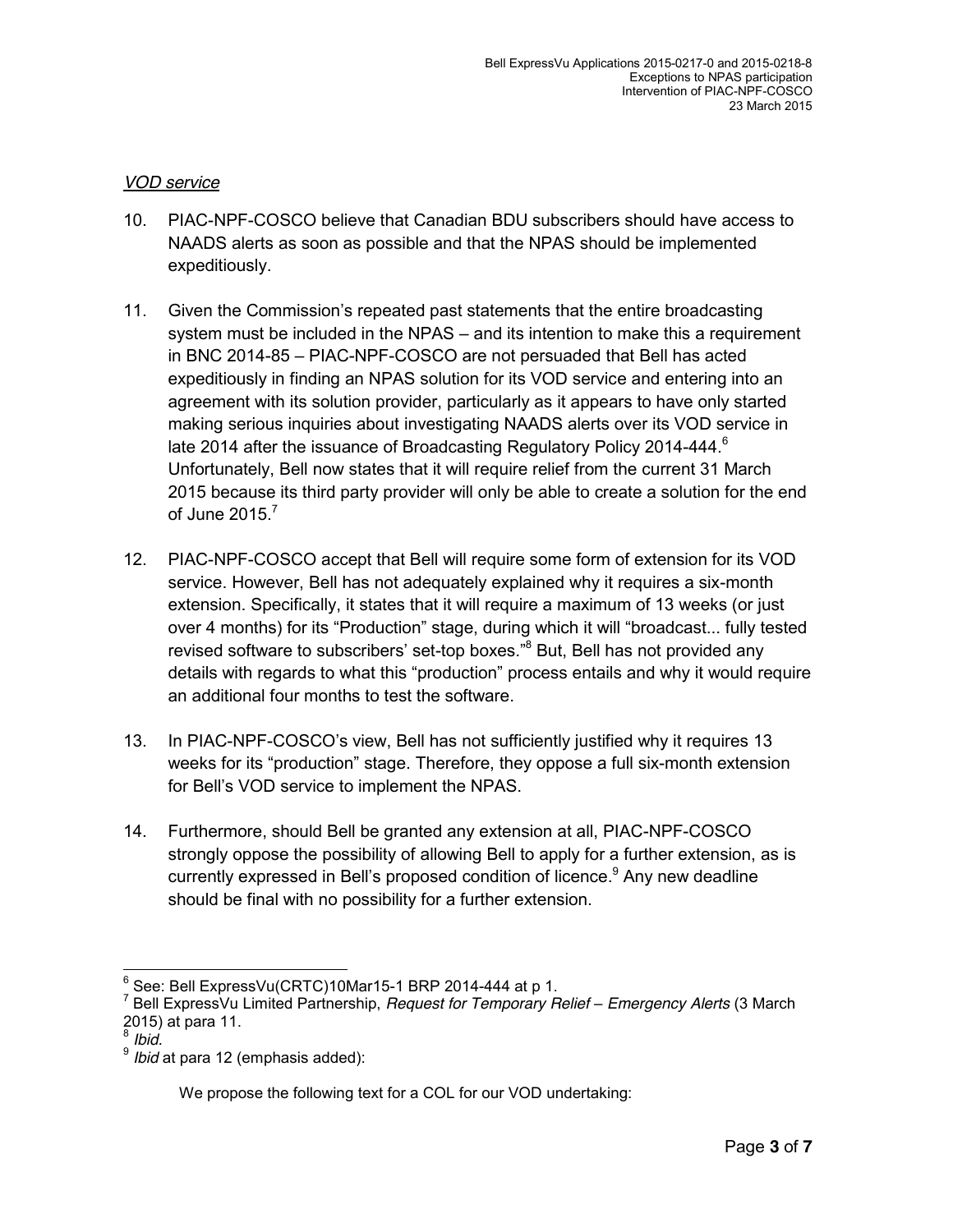#### *Subscribers with Model 5200 PVRs*

- 15. Bell has stated that "there is no technical solution available to make [older-model] PVRs capable of receiving emergency alerts."<sup>10</sup>
- 16. It is unfortunate that, although Bell has been working to implement the NPAS for some time (particularly in the last four years), it only became aware of the possibility of a technical problem with older-model PVRs after reviewing Star Choice's application for relief for its own subscribers with legacy receivers.<sup>11</sup> This suggests there was some want of due diligence on Bell's part.
- 17. Since it has not identified a solution for its affected subscribers, Bell now intends to upgrade these customers to new, NPAS-capable PVRs.
- 18. While PIAC-NPF-COSCO appreciate Bell's intention and confidence in its ability to upgrade all its affected subscribers by 30 September 2015 (with no further extension), they are concerned that Bell proposes to have these customers bear the cost for the upgrade. Bell states:

Regardless of whether the affected subscribers rent or own their PVR, they will be offered a NPAS-capable model **at a price that is comparable to that being offered to current subscribers**. We have sufficient inventory on hand to accomplish this PVR upgrade by 30 September 2015. Specifically, the affected subscribers will receive the same PVR models as those being offered to new Bell Satellite TV subscribers.<sup>12</sup>

19. In PIAC-NPF-COSCO's view, it would be inappropriate for Bell's DTH subscribers to assume the costs of ensuring that Bell fulfills its regulatory obligations. The Commission has already determined that the responsibility to ensure that all Canadian television viewers and BDU subscribers receive NAADS alerts lies with the

> The licensee shall be subject to the following condition of licence as an exception to the requirements set out in the standard conditions of licence for video-on-demand undertakings.

> Any alert that the licensee receives from the National Alert Aggregation and Dissemination (NAAD) System shall not be required to be distributed to subscribers located in an area targeted by the alert until 30 September 2015, **unless extended further prior to such date**.

> The licensee shall report to the Commission on a monthly basis as to preparedness

 $\overline{a}$ 

to implement the NAAD System, up until 30 September 2015.<br><sup>10</sup> *Ibid* at para 14.<br><sup>11</sup> Bell ExpressVu(CRTC)10Mar15-1 BRP 2014-444 at p 2.<br><sup>12</sup> Bell ExpressVu Limited Partnership, *Request for Temporary Relief – Emergency A* 2015) at para 16 (emphasis added).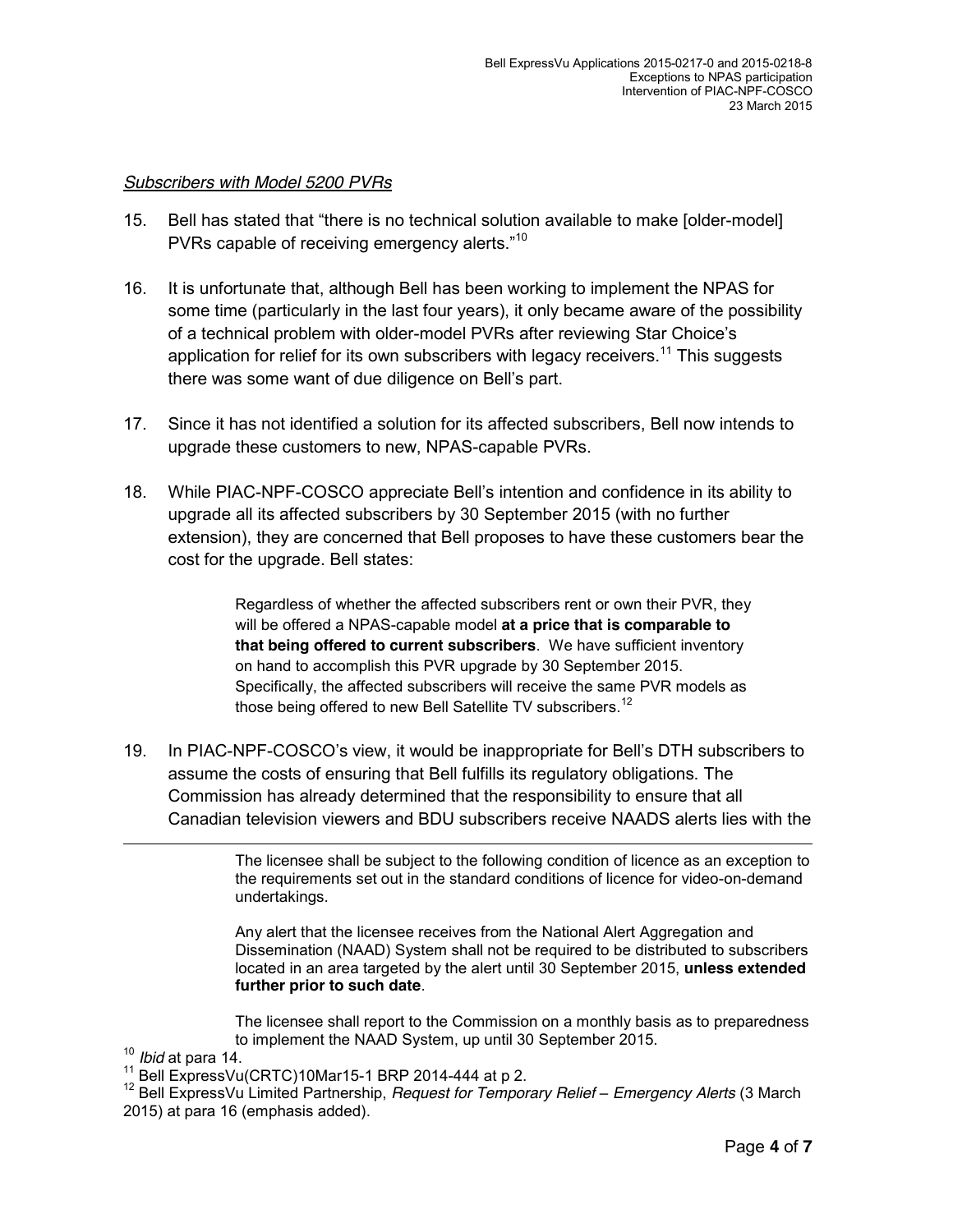broadcasters and distributors, not the customers. It would be unacceptable to place the financial burden on BDU customers in order to fulfill a regulatory obligation imposed on a licensee – particularly an obligation that relates to public safety and accompanies the public interest responsibility of holding a public licence.

- 20. Therefore, PIAC-NPF-COSCO submit that Bell should send all its affected customers – at no cost to the customer – new PVRs capable of receiving NAADS alerts.
- 21. Although PIAC-NPF-COSCO recognize they are proposing that Bell assume the costs for this upgrade, they believe this would be appropriate in this case due to: (1) the want of due diligence on Bell's part in having only recently investigated the technical problems related to Model 5200 PVRs , thus delaying the ability of affected subscribers to receive emergency alerts; (2) Bell's assertion that there is no technical solution for these older-model PVRs; (3) the inappropriateness of requiring Bell's customers to bear the cost to receive emergency alerts which the Commission has determined they are entitled to receive; and (4) the fact that other BDUs have accordingly borne the costs of ensuring that their customers are able to receive NAADS alerts.
- 22. That said, PIAC-NPF-COSCO do not believe that Bell should be required to upgrade its customers to the newest PVR models,<sup>13</sup> so long as the replacement PVRs are NPAS-capable and able to provide functionalities comparable to the current Model 5200 PVRs.
- 23. Although PIAC-NPF-COSCO also have concerns about placing the responsibility on Bell's customers to call in and upgrade their PVRs, Bell states that it is "confident in its ability to manage this... process."<sup>14</sup> PIAC-NPF-COSCO believe the Commission should issue a requirement to this effect, ensuring that *all* Bell's DTH subscribers are able to receive NAADS alerts by the appropriate deadline, and that Bell cannot point to its customers in order to explain any non-compliance.

## *Notifying subscribers*

24. PIAC-NPF-COSCO wish to add a few comments in relation to Bell's proposed communications plans.

 $13$  Bell proposes that the affected subscribers would receive the same PVRs "as those being offered to new Bell Satellite TV subscribers." See: *Ibid* at para. 16. <sup>14</sup> *Ibid* at para 18.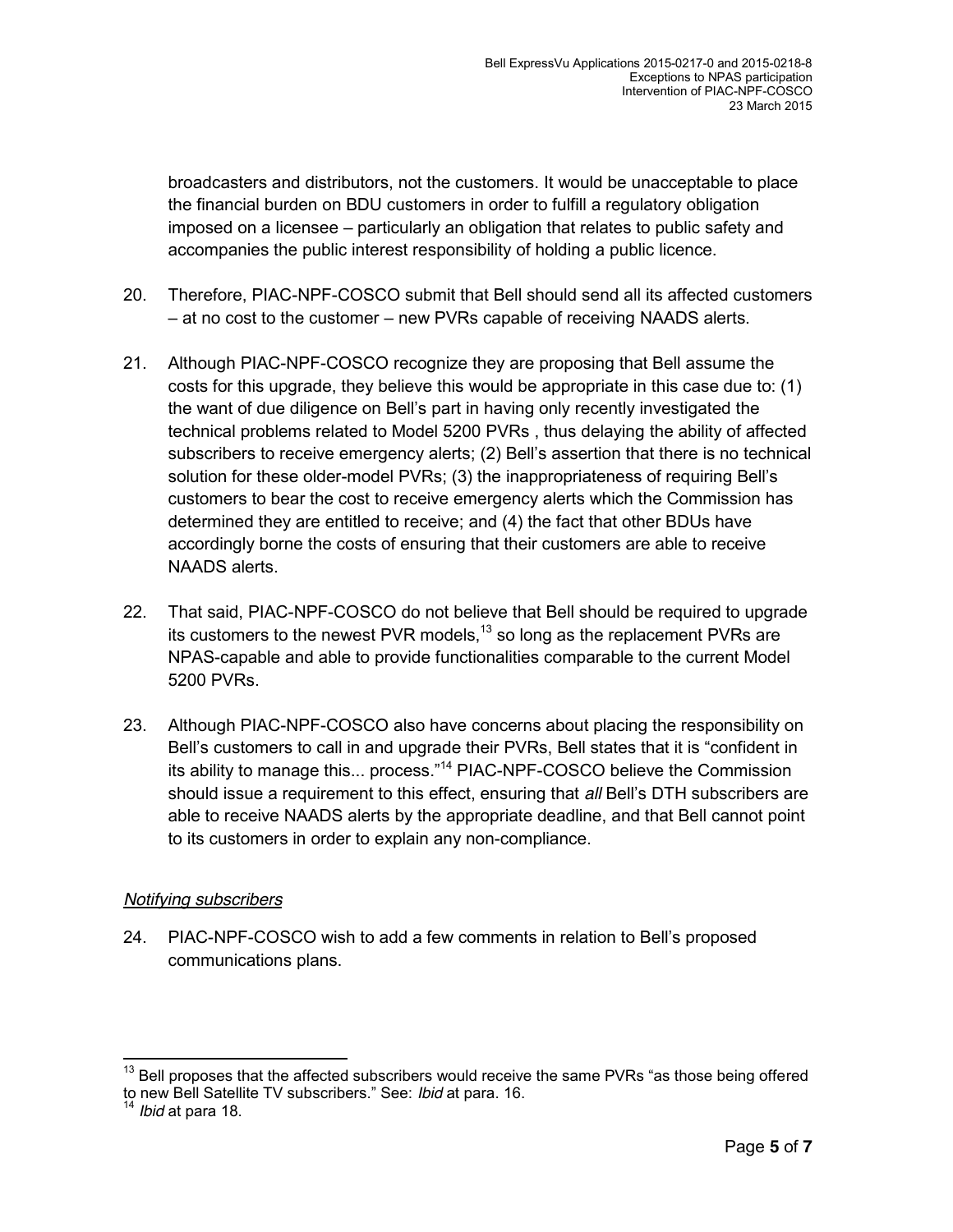- 25. In regards to Bell's VOD communications plan,<sup>15</sup> PIAC-NPF-COSCO submit that the bill statement messages should be included in all DTH customer electronic and paper monthly invoices until the NPAS has been successfully implemented and is operational, not solely for the month of May 2015. Furthermore, PIAC-NPF-COSCO suggest that a similar message be sent to customers' set-top boxes where possible, or be displayed on-screen on the VOD service guide or another prominent location.
- 26. Bell's Model 5200 PVRs communications plan<sup>16</sup> does not provide any detail in regards to timelines or message frequency—Bell must clarify its communications plan. PIAC-NPF-COSCO recommend that, in addition to the auto-tune message and direct mail (electronic and paper invoices) which should be carried out until a customer has upgraded his or her PVR, Bell should also employ some of the methods it proposed in regards to its VOD service, including SMS messages, a notice on an account holder's "MyBell" webpage, and a message sent to the customer's set-top box where possible.

### *Conclusion*

- 27. In summary, PIAC-NPF-COSCO oppose Bell's requests as currently proposed. Specifically,
	- (i) Bell has not justified its request for a six-month extension for its VOD service; and
	- (ii) Bell should assume all costs (including the price of an NPAS-capable PVR) of upgrading DTH subscribers on Model 5200 PVRs to the NPAS-capable models.
- 28. PIAC-NPF-COSCO support Bell's proposals to report to the Commission monthly on its progress.
- 29. PIAC-NPF-COSCO note that the Commission's determinations with regards to timelines in the proceeding have been unpredictable and confounded by delayed postings on the CRTC website. For instance, while the Commission decided in its 10 March 2015 letter to expedite the process for this proceeding, the Commission's letter and the new deadline were not posted on the CRTC website until last week – shortening the original deadline by more than two weeks and giving interveners less than one week to develop complete submissions on the application. It is essential that changes in proceeding timelines be fair, transparent, and promptly updated on

 <sup>15</sup> See: Bell ExpressVu(CRTC)10Mar15-6 BRP 2014-444.

<sup>16</sup> See: Bell ExpressVu Limited Partnership, *Request for Temporary Relief – Emergency Alerts* (3 March 2015) at para 17.